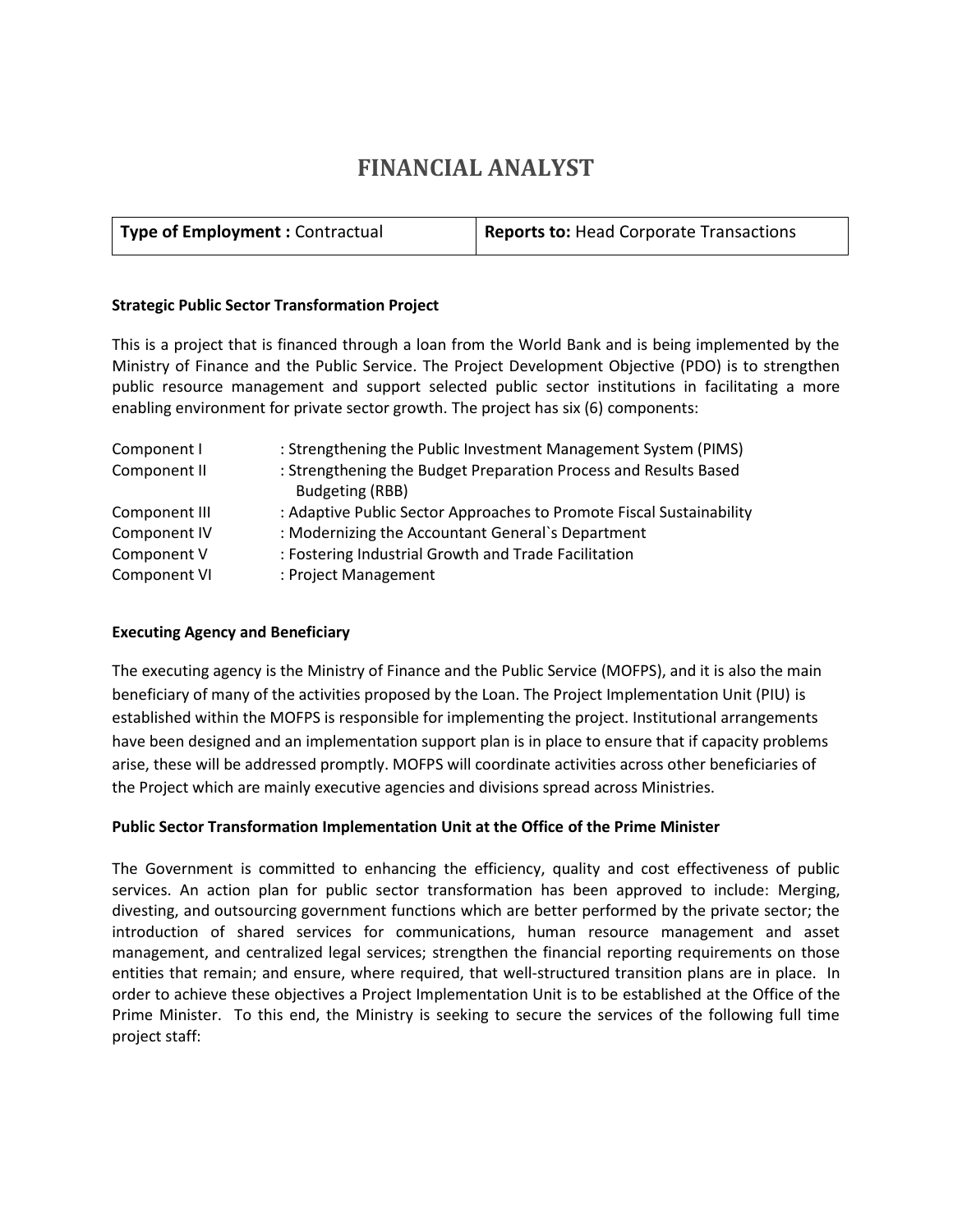#### **JOB DESCRIPTION**

#### **Summary/Objective**

The Financial Analyst provides financial analysis by assessing the financial impact of relevant decisions, conducting cost benefit analyses to inform final decisions, working on special projects and performs related work as required. The Consultant is expected to perform analytical work requiring knowledge of current financial principles and analytical practices.

#### **Essential Functions**

- **Determines cost of operations by establishing standard costs and collecting operational data.**
- **Conducts due diligence and uses this information to develop integrated revenue/expense** analyses, projections, reports and presentation regarding the impact of any designated action on the organization.
- **Applies cost/benefit analysis to relevant actions and recommends relevant action.**
- **If all identifies financial status by comparing and analyzing actual results with plans and forecasts.**
- Guides cost analysis process by understanding and implementing the relevant policies and procedures; providing trends and forecasts; explaining processes and techniques; recommending actions.
- Reconciles transactions by comparing and correcting data.
- Maintains database by entering, verifying, and backing up data.
- Recommends actions by analyzing and interpreting data and making comparative analyses; studying proposed changes in methods and materials.
- **Protects operations by keeping financial information confidential.**
- **Contributes to team effort by accomplishing related results as needed.**
- **Provides staff support to committees or other departments, as assigned.**
- **May assist in budget preparation and administration.**

## **Competencies**

- **Advanced analytical skills**
- **Advanced critical thinking**
- **Advanced communication skills**
- **-** Thoroughness
- **Problem solving**
- **Time Management**
- Customer/Client focus

## **Skills**

- **Financial modelling skills**
- **Intermediate knowledge of Corporate Finance**
- **Intermediate knowledge of Cost Accounting**
- **Thorough knowledge of Statistical Analysis and software**
- **Intermediate knowledge of Financial Planning and Strategy**